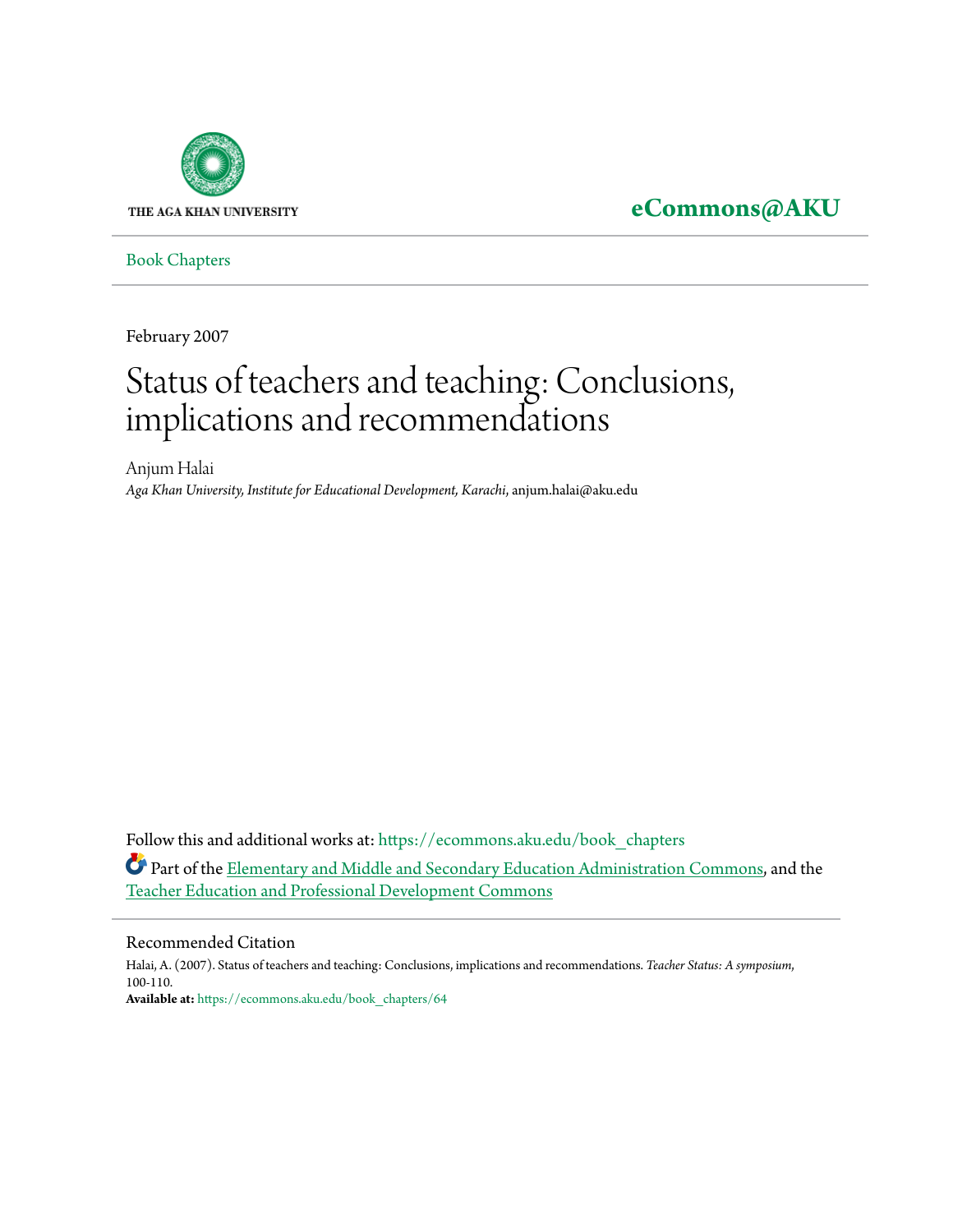#### Chapter 5

## **Status of Teachers and Teaching: Conclusions, Implications and Recommendations**

*Anjum Halai, AKU-IED, Karachi, Pakistan* 

This chapter brings together and synthesises the significant issues presented in the keynote papers and discussions. The synthesis revolves around the following key but interrelated questions.

- What do we mean by "teacher status" and how do we know it?
- Why are teachers and teaching perceived to have a low status?
- What are the implications of low teacher status for the quality of schooling? Where do we go from here?

### **Teacher status: indicators and inferences**

Teacher status is a complex, multi dimensional concept rooted in the sociocultural context and, hence, not easy to define. This was well illustrated throughout the course of the symposium. To unpack the notion of status, the following ILO/UNESCO (1996) recommendation concerning the status of teachers was employed:

The expression "status" as used in relation to teachers means both the standing or regard accorded them, as evidenced by the level of appreciation of the importance of their function and of their competence in performing it, and the working conditions, remuneration and other material benefits accorded them relative to other professional groups.

Deconstructing the statement above provides us with key phrases and indicators to help us understand the term "status". But, these phrases and indicators such as "standing" or "regard accorded to teachers "are non-tangible and have to be inferred from the context and the circumstances within which teachers are situated. The papers and discussions provided ample contextual and circumstantial evidence to show that, in the case of Pakistan, teachers and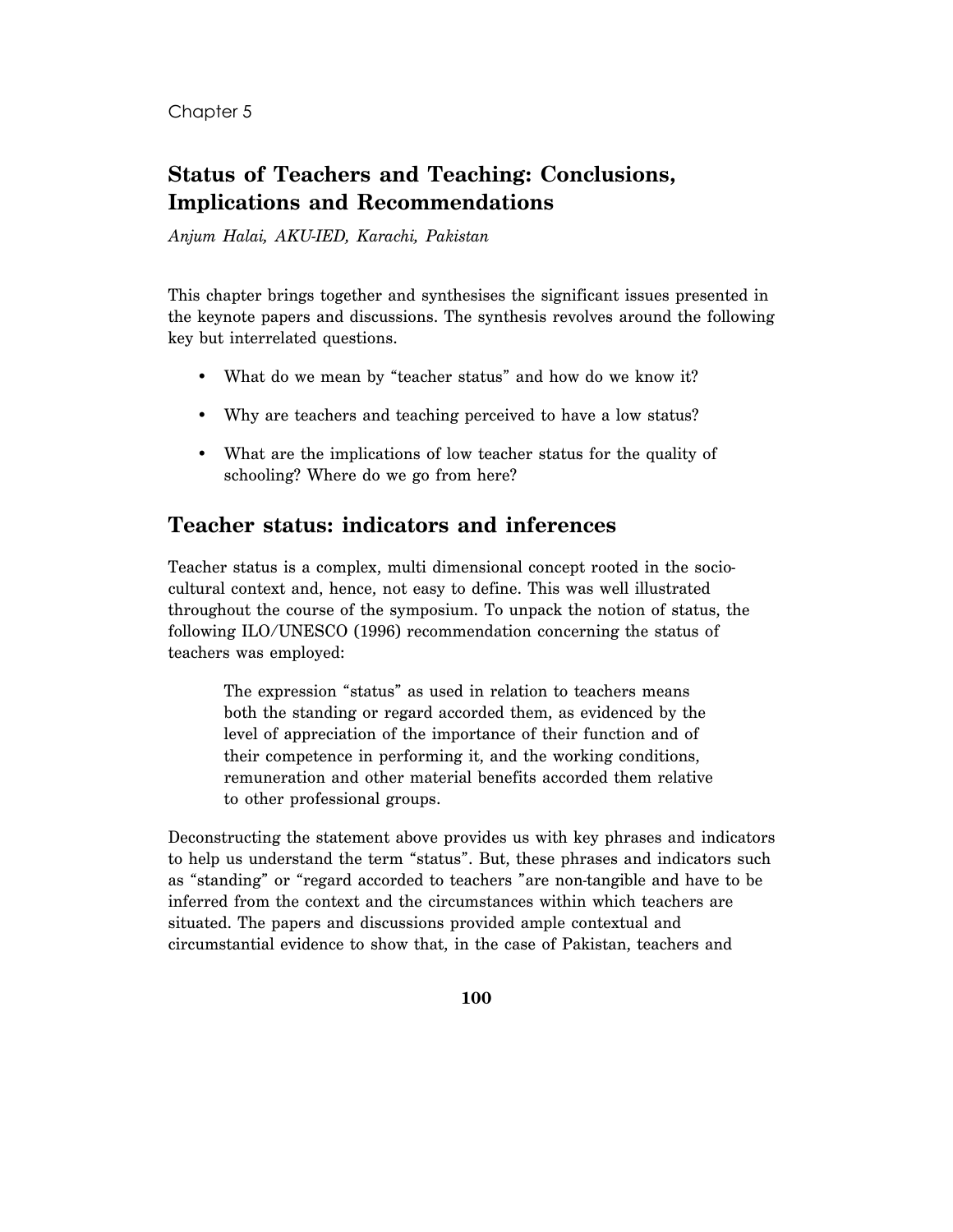teaching are perceived to have a low status. For example, it was pointed out that these days not many young and newly-qualified persons want to join the teaching profession.

Akhtar (Chapter 3) provided figures to show that over a period of six years starting from 2000, the share of remuneration of all other professional has increased at the cost of teaching professionals. The latter's share has come down from 50 to 25 percent in the sample. This suggests that the fact that a large number of newly-qualified young people are going to professions other than teaching could be partly due to the low status that teaching enjoys.

Similarly, panellists comprising parents, educational managers, a teacher from a rural school, and students, provided experiential evidence to show that teachers and teaching were increasingly held in low regard. A teacher from a rural school in Sind illustrated through her life history the trials and tribulations emerging from a highly bureaucratic structure and political meddling in the schools that led to transfers and other issues which affected the morale of the teachers.

Vazir and Retallick (Chapter 1) also confirmed that political meddling and "*source*" has led to recruitment of teachers who do not necessarily meet the criteria of merit. Participants in the seminars also confirmed that political interference was a greater issue in rural schools where those who were powerful locally used their influence in matters of teachers' recruitment, deployment and transfers.

It can be inferred from this situation that teachers in a local rural setting are unable to withstand and resist pressure from those in positions of influence and power. However, the discussions also yielded an alternative interpretation that teachers also use the local influence to their advantage and not necessarily in the interest of professional conduct and ethics.

Halai, through her life history studies of three teachers (Chapter 4), provided conclusive evidence that society does not perceive teaching (particularly at primary levels) as a high-status profession. For example, the science teacher who was one of the teachers studied by Halai considered her teaching position as a transitory phase in her life. She was constantly on the lookout for better career opportunities and options, and continuing her teaching role was not an option that she considered.

In conclusion, it was established that low status of teachers and teaching is reflected in the inadequate and low level of teacher preparation, qualification and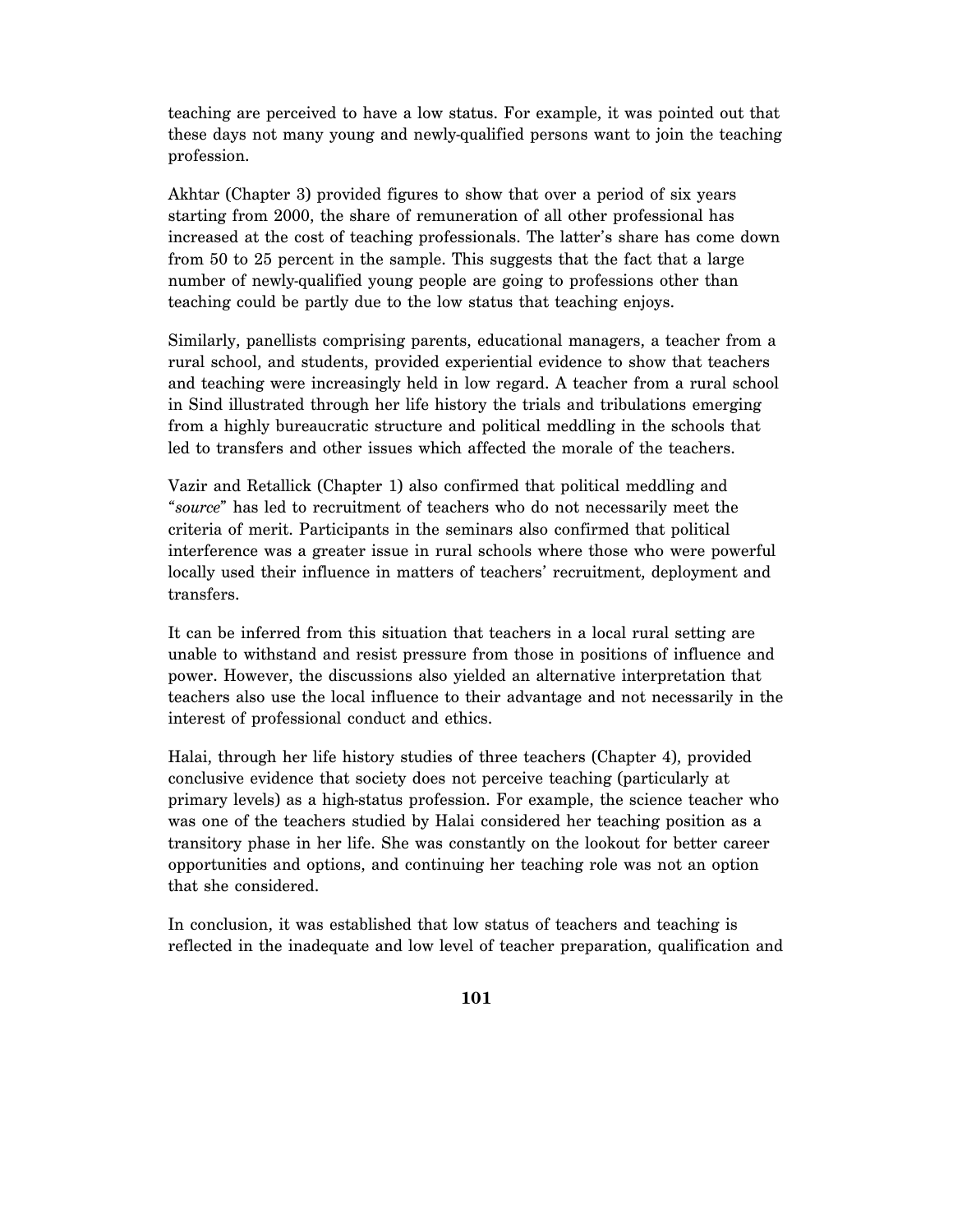professional development. However, as the following discussion will show, the indicators of low status of teachers and teaching described above are also the factors that contribute to it.

## **Factors contributing to low status of teachers and teaching**

Deliberations in the symposium established that teachers and teaching are accorded a low status in Pakistan. More significantly, these deliberations provided some understanding of the range of factors and the complex interrelationship between these factors that contributes to the low status of teachers and teaching. What follows is a discussion of these factors, their interrelationships and the implications they raise for a way forward.

#### **Teachers' salaries, benefits and working conditions: inequities, disparities and related issues**

Salary, rewards and benefits are usually seen as indicating the relative position of a profession and the status it enjoys. However, Akhtar questioned the generally held belief that teacher status is low due to the low salary and other benefits provided to the teachers generally. He pointed out that it is difficult to draw conclusions based on salaries and remuneration because the National Education Management Information System (NEMIS) databases do not provide information on teachers' salaries. He then went on to employ the data drawn from the labour force survey (for 1999-2000 and 2005-2006) conducted by the federal bureau of statistics, which takes into account remuneration which are earning rather than salaries alone. This data was used to draw inferences about the share of teaching profession as compared to other professions; growth in teachers' remuneration as compared to other professions; and, the disparities and inequities within and across the profession/s. Akhtar problematised the notion of judging the status of a profession on the basis of salary and remuneration alone. Chapter 3 provides a detailed discussion of this aspect of teacher status.

Traditionally, the government has been the major educational provider in Pakistan. Hence, reform initiatives and deliberations on issues of quality in education have tended to focus on public schools. However, the private sector is increasingly becoming a significant player in the field of education. According to the information provided by official sources, 18% of all schools in Pakistan were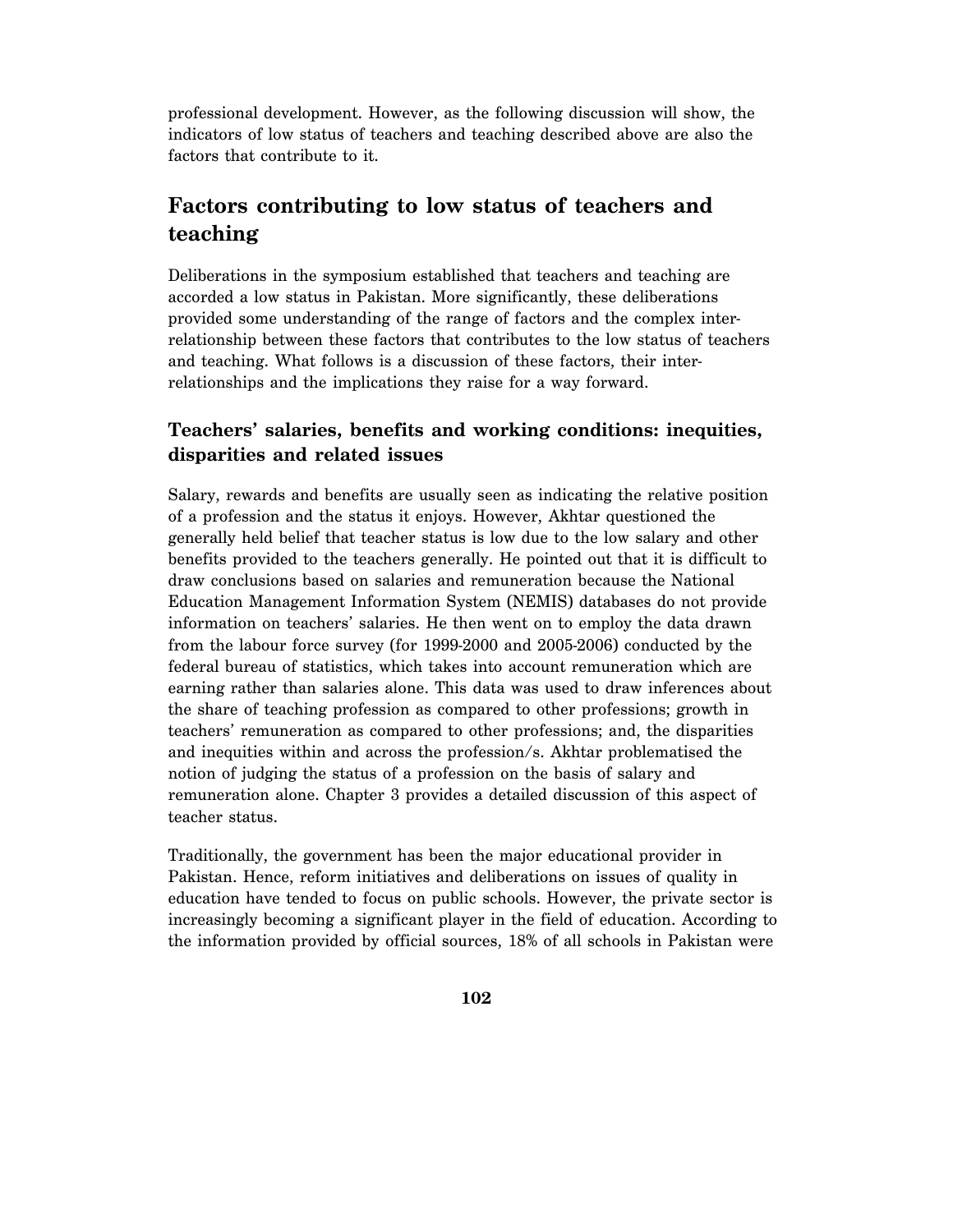private and accounted for 27% of all student enrolment. Private sector participation in education continues to grow, which gives more students access to education and decreases the burden on government (MoE, 2004, p. 8). Hence, issues related to the status of teachers and teaching have to take into account the comparative standing of public and private schools. As it stands, there is little documentation about the private sector in education. In particular there is lack of evidenced-based understanding about the role of tuition centres in facilitating, or hindering, the provision of quality education in our schools, and the contribution to teachers' earning through private tuitions.

Inequities are also found in salaries within the profession and teachers' salaries in the public sector are better as compared to the private sector. For example, Akhtar's analysis (Chapter 3) showed that over the period 1999-2000, mean earnings of teachers in private institutions were only 56 percent as much as those in the public institutions and that these reduced to 46 percent in the period 2005-2006. A conclusion could be drawn that partial privatization of the education sector has lead to 'exploitation' of teachers and has increased the ranks of the working poor in the teaching profession. However, for such conclusions to be made, the disparities need to be seen in conjunction with other factors such as employment contracts, working hours between the two types of institutions, convenience in terms of proximity to residence and working environment. Single females in private institutions may have taken up teaching as a transitory phase in their lives rather than as a career. Current research and national databases do not enable such conclusions to be drawn.

Disparities in salaries, benefits and working conditions in teaching as compared to other professions was also seen as contributing to low appeal of teaching as compared to other professions. There was a general agreement that teaching does not enjoy the same status as compared to other professions, particularly in comparison to newer professions related to media and computer technology. This was evident from the increasing share of remuneration of other professions at the expense of teaching professional. This is also evident from the fact that the younger generation does not aspire to be teachers. Salary and benefits are among the reasons why that make teaching unattractive as a profession. However, comparing intra group earning of teachers with other professionals, it appears that in 1999-2000 the average earnings of teaching professionals were 98 percent of the mean; now, as shown in Chapter 3 (Table 1), they are 16 percent **above** the mean earnings of the group. Hence, it appears that teachers are not really lowly paid as compared to other professionals. However, this conclusion has to be treated with caution because there is paucity of reliable data that can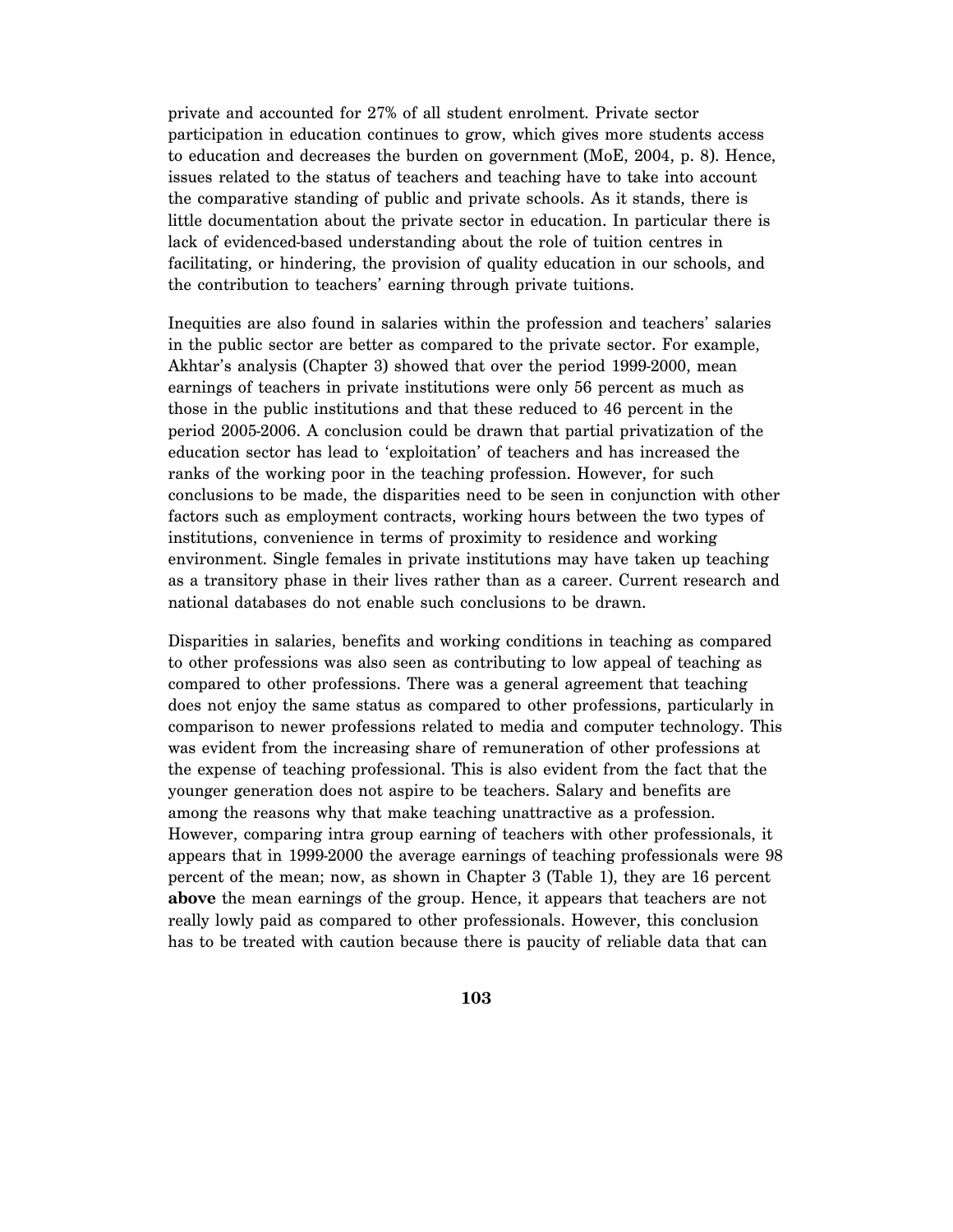enable a complex analysis and also because inequities exist within the teaching profession—teachers of science, mathematics and computer technology, particularly at the secondary and higher secondary levels, generally benefit from greater remuneration than their other colleagues.

There are also gender and regional disparities in teacher quality which go beyond salaries, remunerations and benefits, and which have a role to play in lowering the status of teachers. Pakistan is a society with strongly defined gender roles, responsibilities and expectations. Munazza, the female science teacher mentioned by Halai in Chapter 4, illustrated the societal expectations from women whereby science, technology and mathematics are viewed as subjects for boys to study. She reflected the societal attitude that her role was to be a home-maker and her professional and career expectations would take a secondary position. Similarly, in their presentation, Vazir and Retallick showed that cultural traditions and barriers make it difficult for female teachers to equitably access those opportunities that may be available to their male counterparts.

In summary, teachers' salaries and working conditions have to be seen in the context of deep rooted inequities and disparities that include inter-profession inequities, intra-profession disparities and inequities based on gender and region.

#### **Is teaching a profession?**

Whether or not teaching enjoys the status of a profession was discussed in some depth by Vazir and Retallick and is covered in Chapter 1. They established that in comparison to professions such as medicine and engineering, teaching does not enjoy the status of a full fledged profession; instead, it is a quasi profession.

One implication of this perception is the commonly prevalent belief that teaching does not require specialised knowledge and that teaching is innate; that is, anyone can become a teacher. On one hand, this situation negates the highly complex nature of teaching which requires specialised knowledge and skills. On the other hand, in the increasing private sector in education there is an increasing proliferation of teachers with little or no professional qualifications.

Employing Shulman's seminal work Iqbal pointed out that there are at least seven different kinds of knowledge that are required for effective teaching. These include:

• Content knowledge or knowledge of the particular subjects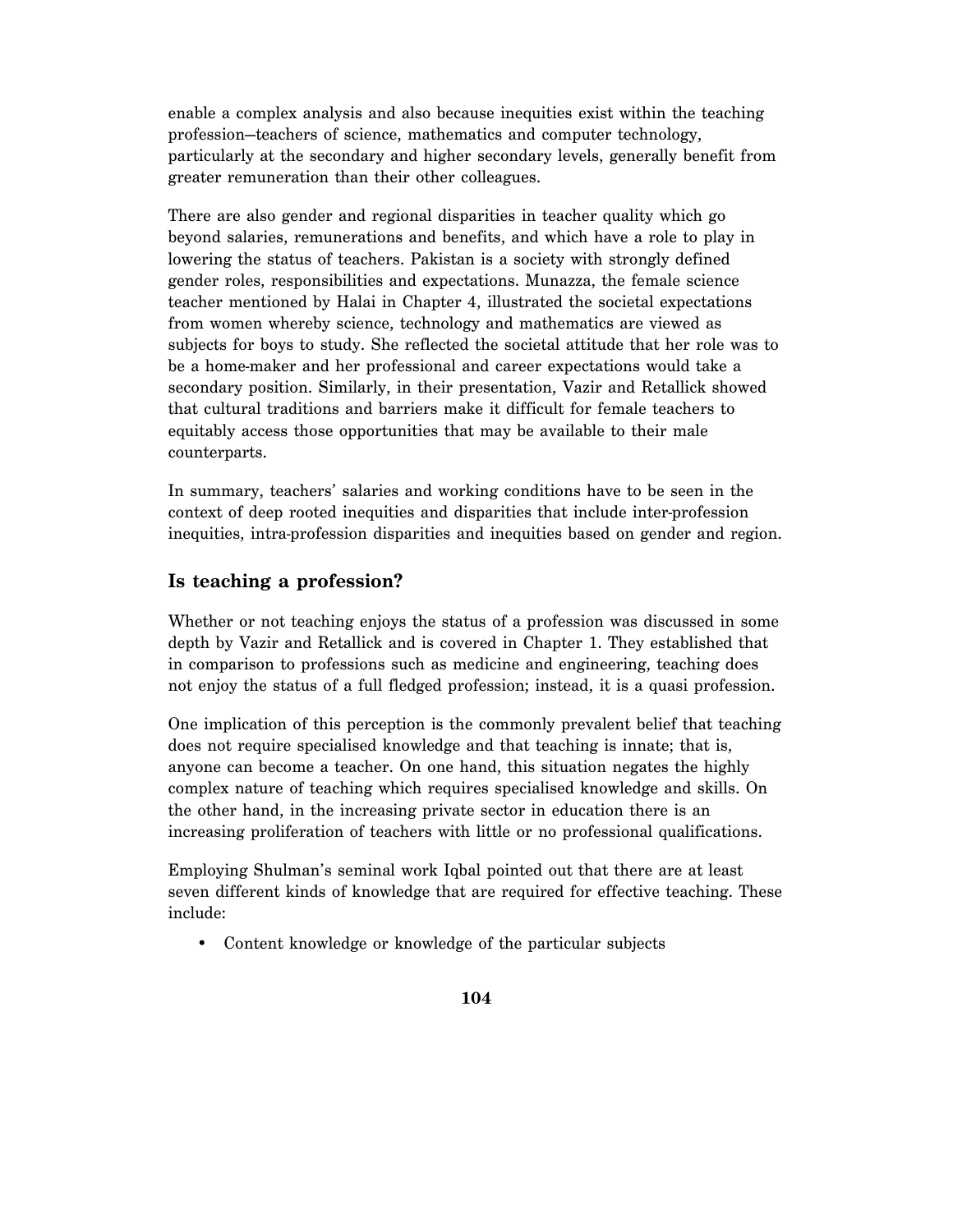- Pedagogical content knowledge
- Knowledge of learners and their characteristics
- General pedagogical knowledge
- Knowledge of educational context
- Curriculum knowledge
- Knowledge of educational ends, purposes, and values (Shulman, 1987, pp. 2-3).

However, as can be seen in Chapter 2, in Pakistan, pre-service teacher education curriculum is outdated and theoretical and does not reflect the complexity of the teaching profession. Teacher education is seen as teacher training with a limited and narrow orientation of teaching. One consequence is that teaching is seen as a routine activity with the teacher's role and function being to transmit knowledge to students who are expected to receive the collected wisdom from the teacher and reproduce it at the time of examination. A direct implication of this view is a "de-professionalisation" of teachers: Teachers are not seen to have a role in policy formulation or decision making. Rather their's is a limited role of transmitting socially accepted and valuable knowledge. To acknowledge the complexity of the teaching profession and to make it relevant to the today's increasingly technological and knowledge-based society, teacher education curricula would have to be completely reformed. To keep up with the fast changing world—a world characterised by an information explosion and a global culture—teachers would need to see themselves as "learners". It is as learners that teachers would be able to maintain an attitude of inquiry and keep abreast with developments in their area of teaching. However, this reformation of teaching and teacher development is made complex by the fact that teacher educators are not exposed to new approaches to teaching and the changing demands on the role of the teacher in the current context. Teacher education should promote the role of the teacher as learner and researcher. These roles would encourage teachers to reflect systematically on their practice, critically analyse it and, hence, improve upon it.

The current quality of teacher education raises questions about the value or premium placed on teacher education in terms of the value added to the teacher and it raises questions about the quality and professional development of teacher educators. Professional qualifications are included in minimum entry criteria for teachers in government schools. However, the quality of teacher education is so low that it is largely seen to be irrelevant and not adding to value (Chapter 2;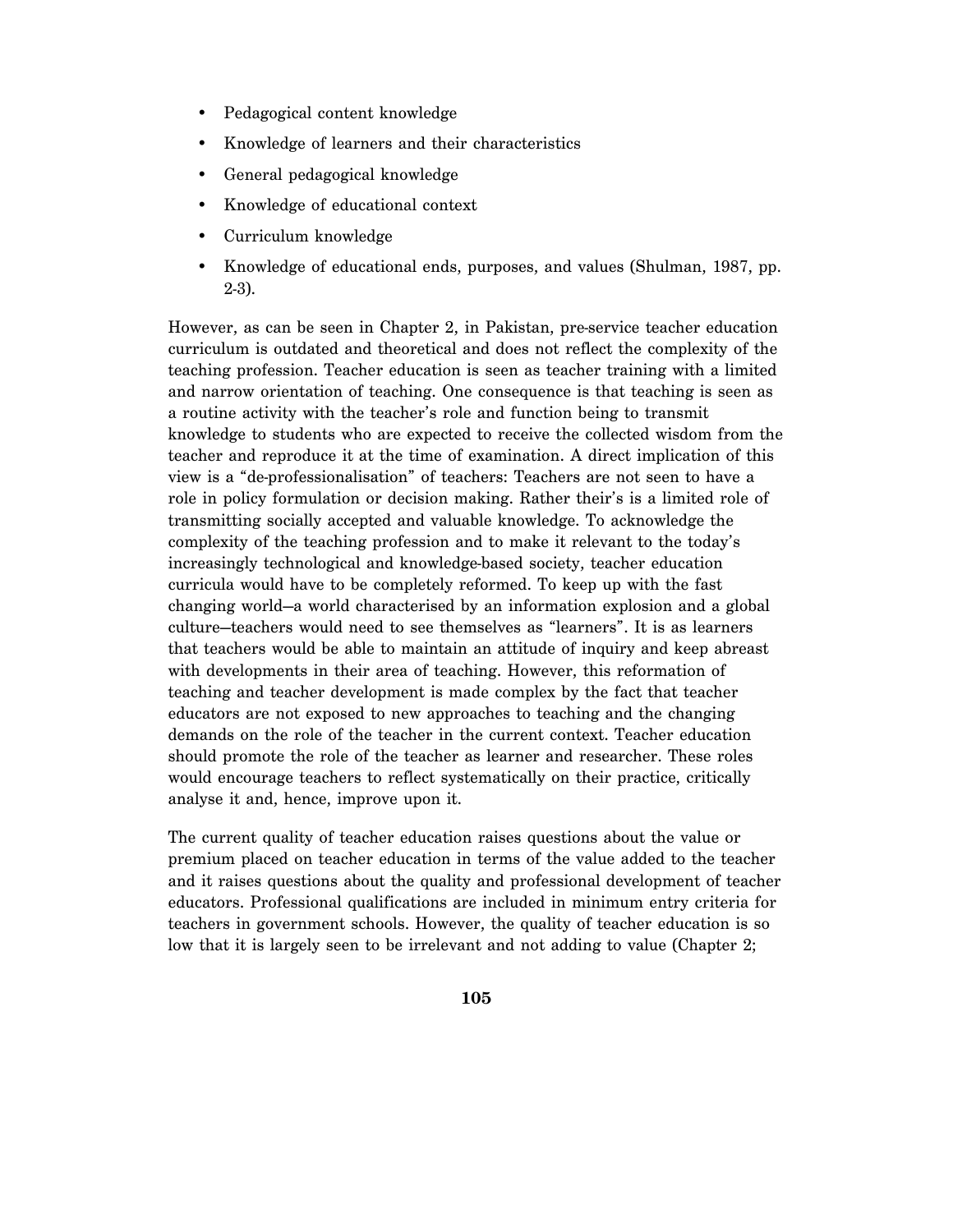Mirza, Hameed, & Iqbal, 1995). The private sector which, according to safe estimates, is responsible for almost fifty percent of school education in Pakistan has mostly dispensed with professional qualifications as entry level requirements for teachers. These issues about the entry level requirements for teacher qualification, nature and quality of the teacher education curriculum and the quality of teacher educators suggest that there is need to put some mechanisms in place to regulate and monitor the quality and standards of teacher education.

#### **Teacher agency and voice**

A consequence of the de-professionalisation of teachers is that teachers' agency and voice is not deemed significant in informing the policy formulation and decision making process. However, group deliberations during the symposium and research evidence showed that the teacher is the agent through which reform and development are introduced in schools and classrooms. This is also discussed by Halai in Chapter 4. In the current context of new education policy and curriculum reform in Pakistan, a strong implication of the low status accorded to teachers is that the reform effort may be thwarted if the teacher is not supported in the process of reform. There is a need to recognise the value of the epistemology of the classroom. It is in the classroom that the interaction of educational inputs actually takes place and where the teachers' role is of paramount importance in ensuring the success or otherwise of education reform. Hence, knowledge rooted in the classroom would be crucially important to understand how quality of teaching and learning can be improved.

#### **Societal and media perceptions of teachers and teaching**

Symposium participants recognised that teachers play a significant role in preparing future generations for their role in the world of tomorrow. However, this significance is not apparent in the form of high regard and status for teachers and teaching in society and subsequent portrayals in the media. For example, there are factors within society that contribute to the exploitation of teachers such as general poor working conditions and unfavourable contractual agreements. Likewise, the portrayal of teachers and teaching in the media is not complementary—it is common for media to pick up negative stereotypes of teachers but there is little recognition or reward for teachers who continue to work hard and deliver, in spite of difficult working conditions. It was proposed that better linkages and partnerships should be established between schools and various stakeholders so that popular perceptions and images may be improved upon. For example, partnerships between the school and the community or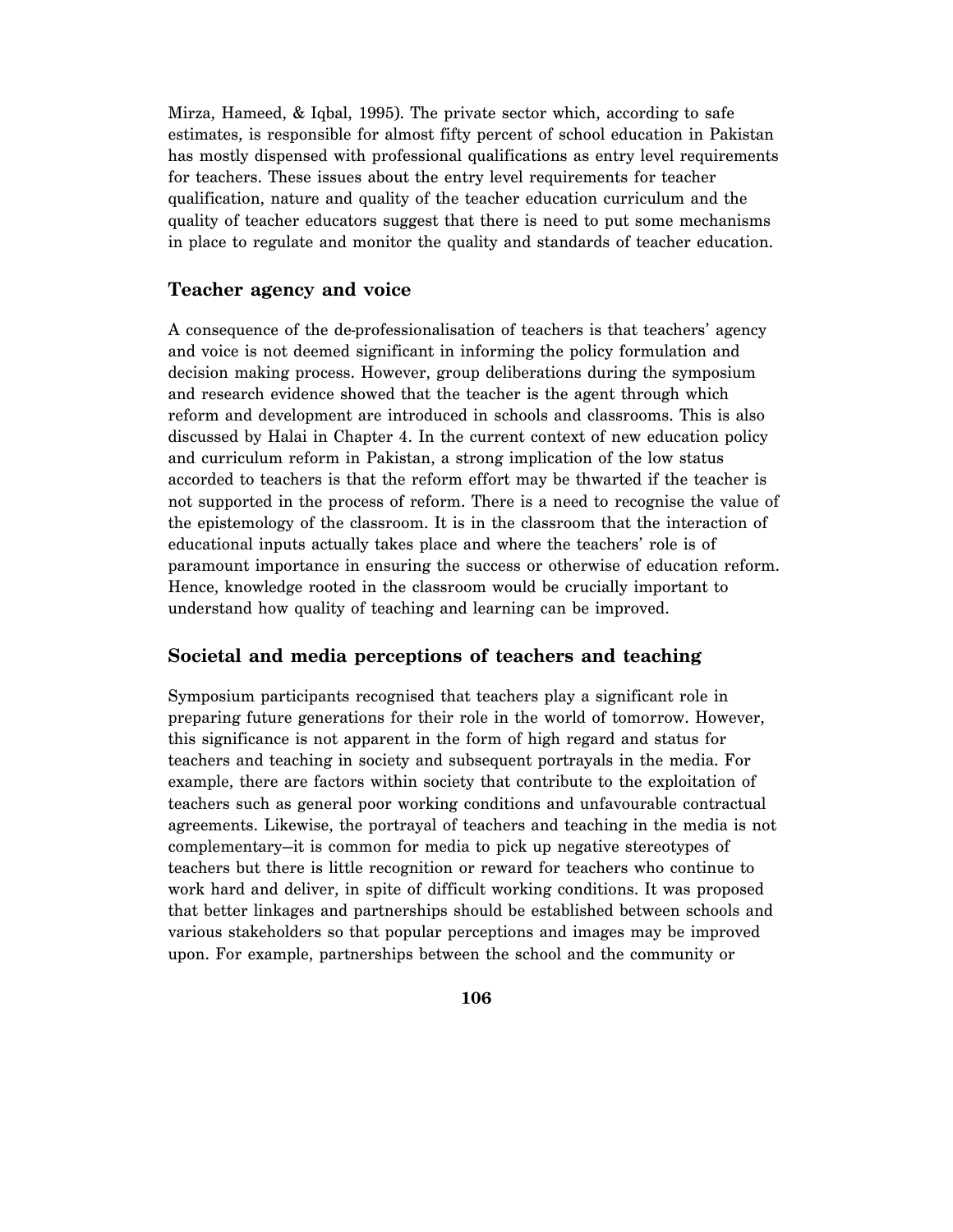between schools and government agencies involved in education decision-making could be established for advocacy and better understanding of issues involved in quality teaching.

## **Conclusions implications & recommendations for policy and practice**

To conclude, understanding teacher status is a complex issue because the "status" of teachers and teaching, is rooted in a variety of social, cultural, financial, academic and professional factors. For example, these factors include disparities in salaries and working conditions within the teaching profession and across the professions; gender and regional disparities in the quality and provision of teacher education; and a simplistic view of teaching as a routine activity which adds to the public perception that teaching is not a profession. These factors lead to certain implications and recommendations for policy, practice and research.

#### **Policy formulation and implementation**

- A major implication of low teacher status is that teachers are not seen as a valuable part of the decision making and policy formulation process. Rather they are seen as adjuncts to policy making and are expected to implement the decisions taken by forces in the higher echelons of the policy making bodies. Given the significance of teachers' agency in any reform initiative in education it is crucially important that teacher's voice be seen as a significant element of the policy formulation process.
- While principles of quality, equity and justice are incorporated in education policies, they are not followed in the process of policy implementation. For example, policies for teacher recruitment (MoE, 1998) are developed to ensure merit, equity and justice but the implementation of these policies is riddled with political interference, lack of monitoring mechanisms and absence of standards and criteria against which judgements of quality may be made.
- Research-based advocacy through media and policy dialogues should be undertaken to ensure that the public perception of teaching is improved and that research findings are shared with policy makers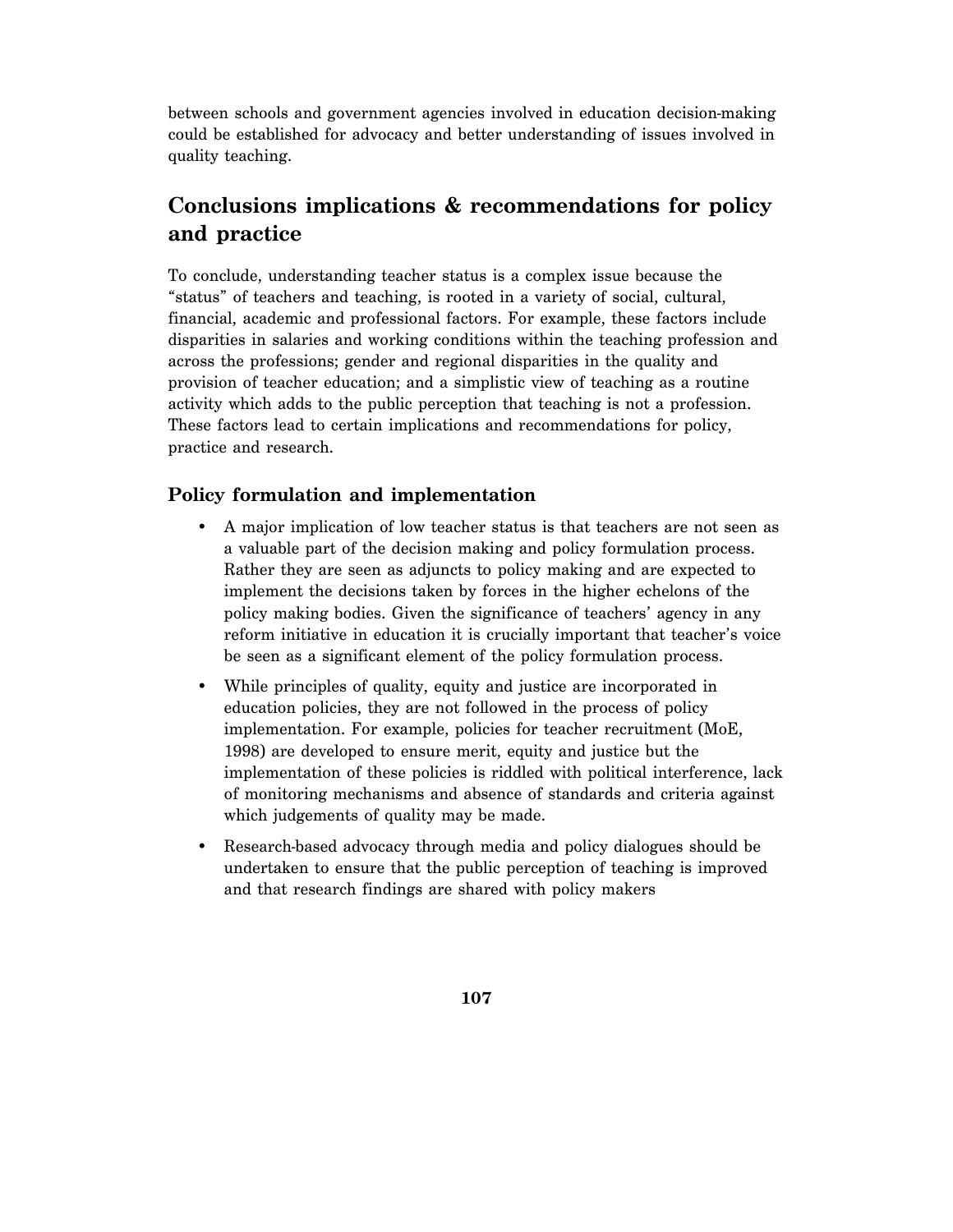## **Research**

- To understand and improve the status of teachers and teaching, research is needed in key areas of education including quality of schooling and classroom processes; teacher quality and teacher lives; quality and conditions of teachers' work; and, school community partnerships.
- Research should not be limited to traditional experimental studies undertaken to "measure" quality in education. Rather, action research studies, and ethnographies of schools and classrooms should be undertaken so that the epistemology of the classroom comes to the fore to provide insights into the complex nature of the practice of teaching and related issues.
- Teachers' professional trajectories and decisions are integrally rooted in their social and cultural environment. Hence, teachers' biographies and life histories should be developed to provide insights into factors that facilitate or hinder their professional development and career growth. Published accounts of teachers' lives in the Pakistan context could illustrate some of the deep-rooted socio-cultural issues and biases that lead to low teacher perception.
- Large national databases like NEMIS are being developed to facilitate data-driven decision-making. However, these databases need to include additional modules that would enable researchers and academicians to gather key information about teachers. This should include, for instance, information about teacher's salaries at different levels of education and teacher classification with regard to areas of expertise, such as science, mathematics, computers, and general studies.

#### **Teaching and teacher education practice and standards**

- Pre-service teacher education curriculum should be thoroughly revised and made relevant to teachers' needs, contextual appropriateness to the technological and global world, and close alignment with the real world of schools and classrooms.
- The duration of the professional degree course for pre-service teacher education should be extended so that it is in line with other professional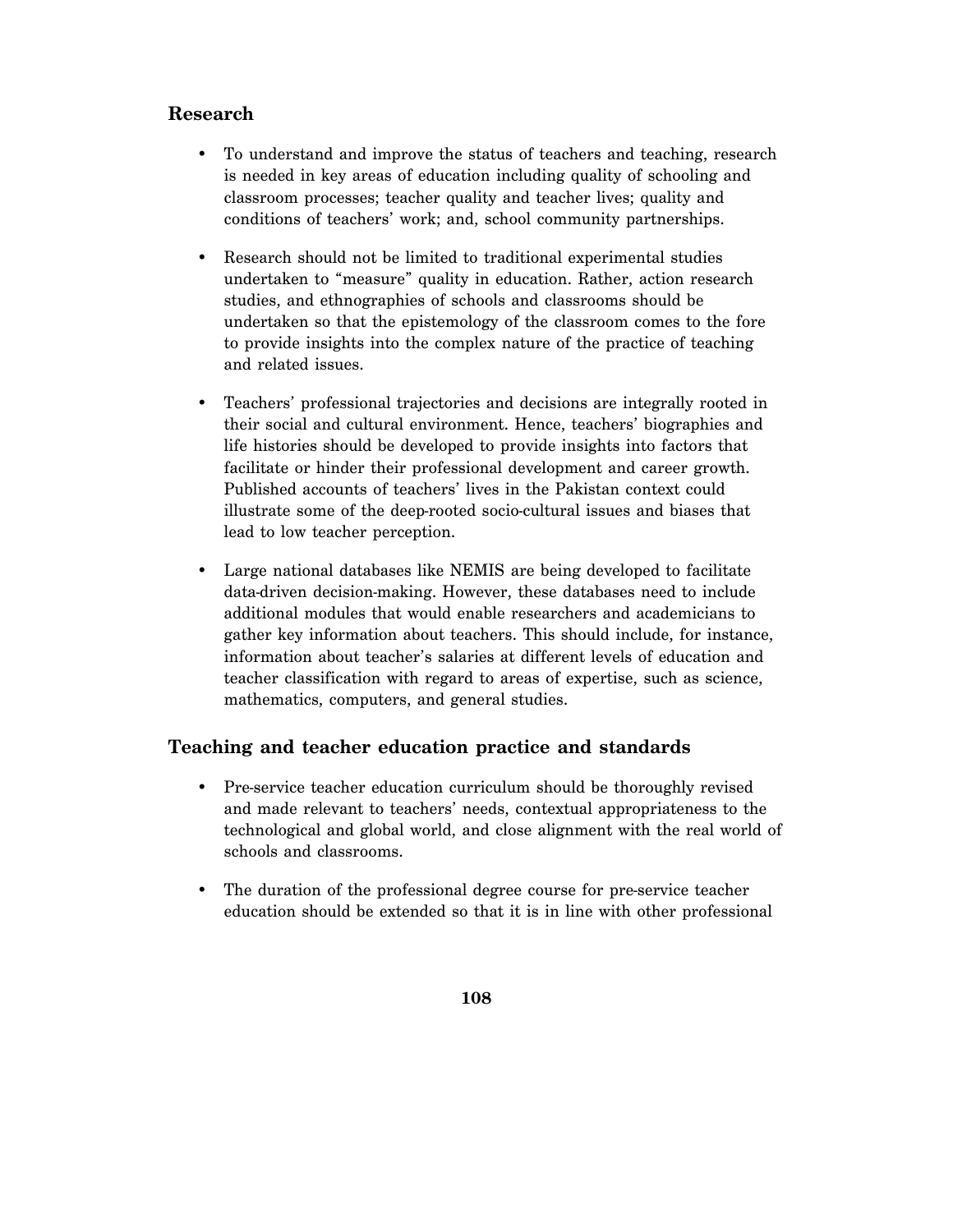degrees and so that there is scope to cover the key domains of knowledge and opportunities for extended period of teaching practice in schools.

- Basic minimum standards and criteria should be in place for entering the teaching profession.
- Minimum standards and criteria should also be in place for becoming a teacher educator.
- Continuing professional development should be a requirement for all teachers.
- Continuing professional development should also be a requirement for teacher educators.
- Provision of continuing development should be seen as a process of development nurtured through field support.

**Acknowledgement:** I wish to thank Jane Rarieya for her helpful comments on an earlier draft of this chapter.

## **References**

 $\overline{a}$ 

- Mirza, S. M., Hameed. A., & Iqbal, H. M. (1995). *Teacher Competency, the Curriculum and Student Achievement.* A study conducted under World Bank-Primary Education Project III Punjab. Lahore: Institute of Education and Research, University of the Punjab.
- Ministry of Education. (2004). *Public private partnerships in the education sector: Education sector reform action plan 2001-2005*. Islamabad: Author.

<sup>1</sup> The Higher education Commission, Islamabad, has already initiated a reform in the BEd curriculum. http://www.hec.gov.pk/new/AcademicAffairs/Curriculum\_Revision.htm has details on this.

<sup>2</sup> According to the notification No. 10-25/HEC/A&C/2004/2517, dated 06 December 2006, the Higher Education Commission, Islamabad, has established the Accreditation Council for Teacher Education.